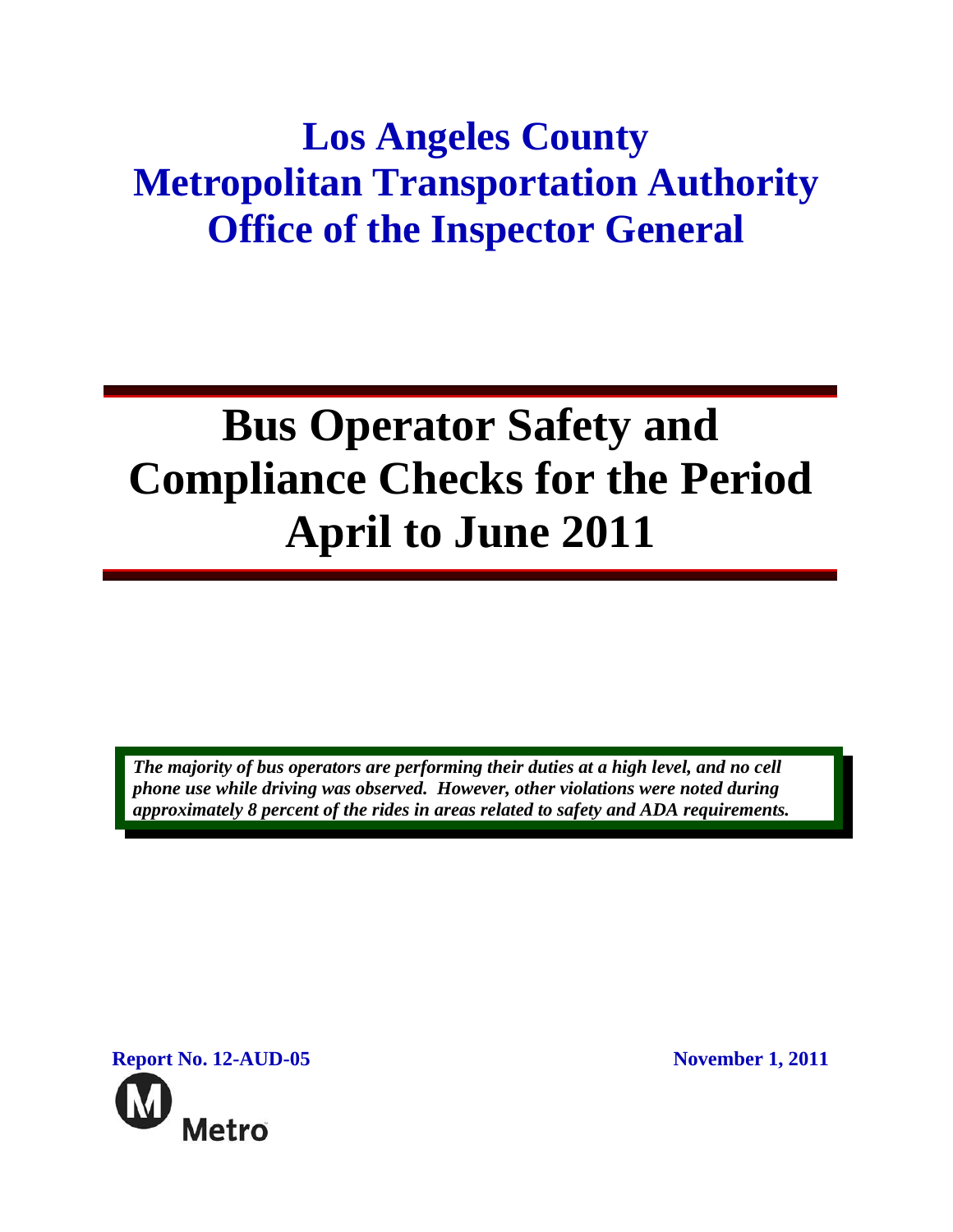

**Los Angeles County Connect County** Coffice of the Inspector General 213.244.7300 Tel<br> **Metropolitan Transportation Authority** 818 West 7<sup>th</sup> Street, Suite 500 213.244.7343 Fax **Metropolitan Transportation Authority** 818 West 7<sup>th</sup> Street, Suite 500 213.244.7343 Fax

Los Angeles, CA 90017

**DATE:** November 1, 2011

**TO:** Chief Executive Officer Board of Directors

ack Shigetoni

**FROM:** Jack Shigetomi Deputy Inspector General for Audits

**SUBJECT: Report on Bus Operator Safety and Compliance Checks for the Period April to June 2011 (Report No. 12-AUD-05)**

Enclosed is our final report.

The Office of the Inspector General implemented an undercover "ride along" program to monitor bus operations. This program is intended to supplement any action that Metro might undertake to monitor and confirm bus operator compliance with safety and customer service policies, such as the prohibition on use of cell phones while driving, calling out stops if the automated system is not in use, and various Americans with Disability Act (ADA) compliance matters.

This report summarizes our observations of bus operations during April through June 2011. This is the third reporting period in which OIG observers issued written notifications to bus operators who committed significant violations.

Overall, we found that most operators performed their duties in accordance with Metro policies and rules. During this report period, we did not observe any cell phone use by bus operators. However, we found other violations in 10 of the 128 observations made and observers issued written notifications for 6 of the violations.

We confirmed that in most instances, division management had taken action to counsel operators on rule violations observed by the OIG. On October 18, 2011, we provided Metro management with a draft report for their review. Management did not have any comments to this report.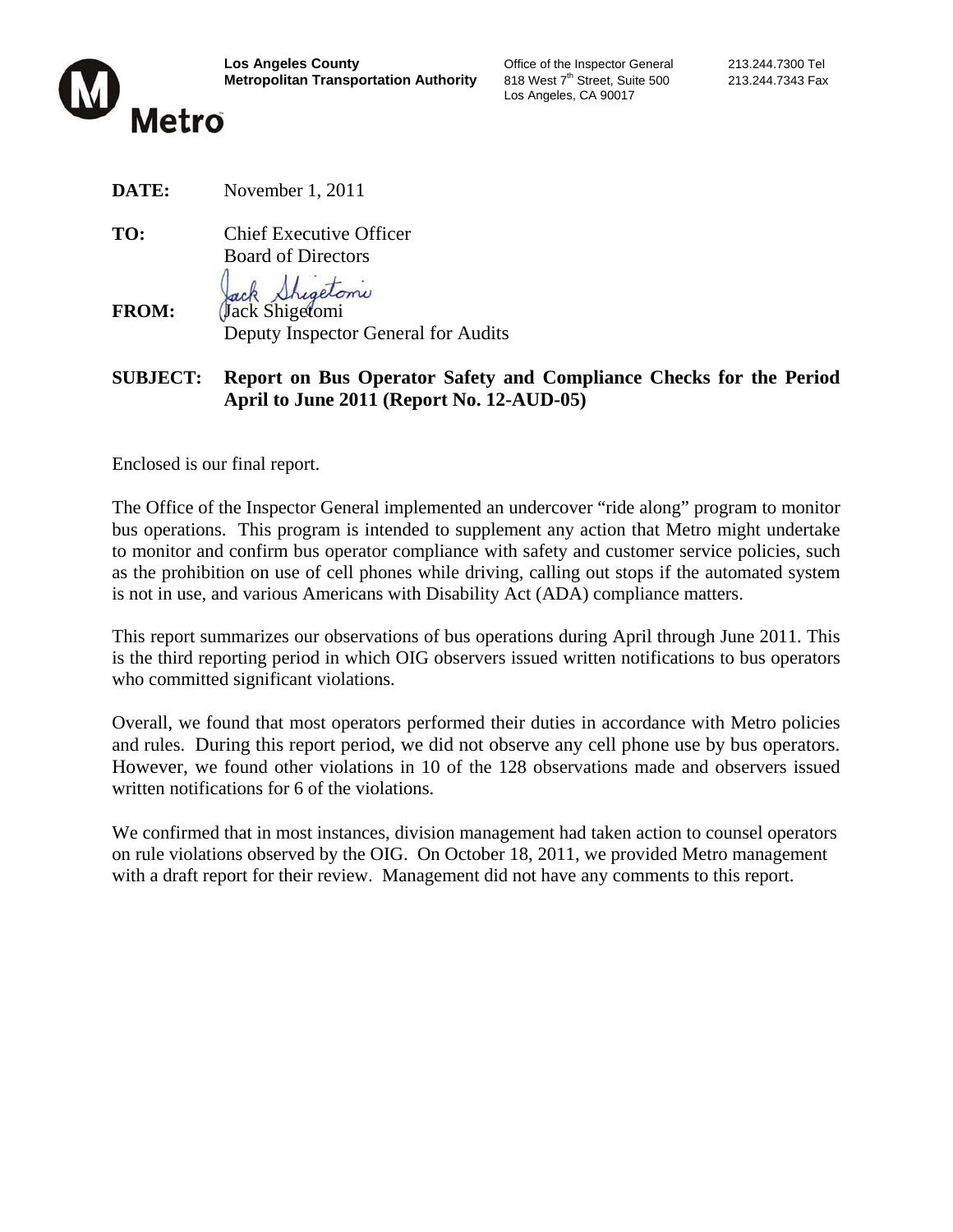## TABLE OF CONTENTS

|           |                                                      | 1                       |  |
|-----------|------------------------------------------------------|-------------------------|--|
|           |                                                      | 1                       |  |
|           |                                                      | 2                       |  |
|           |                                                      |                         |  |
| 1.        |                                                      | 3                       |  |
| 2.        | Assisting Customers Who Appear to Have Special Needs | 3                       |  |
| 3.        |                                                      | 3                       |  |
| 4.        |                                                      | $\overline{\mathbf{4}}$ |  |
| 5.        |                                                      | $\overline{\mathbf{4}}$ |  |
|           |                                                      | $\overline{\mathbf{4}}$ |  |
|           | <b>ATTACHMENTS</b>                                   |                         |  |
| A.        |                                                      | 6                       |  |
| <b>B.</b> |                                                      | 7                       |  |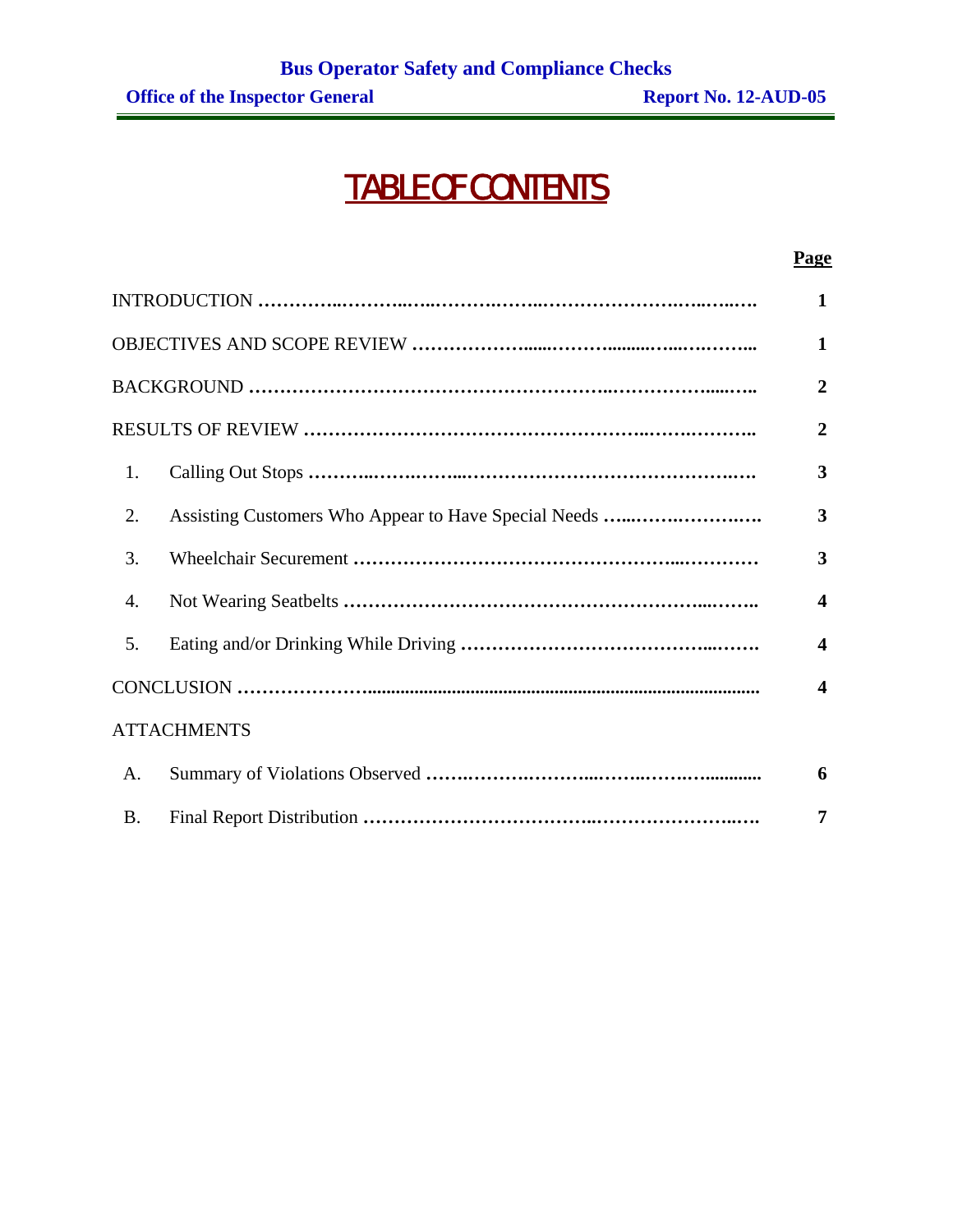## **INTRODUCTION**

The Office of the Inspector General's (OIG) undercover "ride along" program was implemented to monitor bus operations as part of our mandate to uncover fraud, waste, and abuse, as well as to assist Metro in improving the efficiency and effectiveness of operations. This program is intended to supplement any action that Metro might undertake to monitor and confirm bus operator compliance with safety and customer service policies, such as the prohibition of the use of cell phones while driving, calling out stops if the automated system is not in use, and various Americans with Disabilities Act (ADA) compliance matters. The OIG Audit and Investigation Units jointly performed this review. This report summarizes our observations of bus operations during the period April to June 2011.

As part of this monitoring program, OIG observers issue written notifications<sup>1</sup> to bus operators who commit significant violations. These violations include actions such as using personal cell phones while driving, not wearing a seatbelt, and not following certain ADA policies such as wheelchair securement. The immediate notification of the violations observed provides information to operators and management in a timely manner which is in accordance with union policy and gives management the ability to take further action, if deemed necessary.

Since the inception of the "ride along" program, we have issued six previous reports. One of these reports covered contract bus operations. Each quarterly report had a different focus for selecting the operators to be observed, such as Metro bus lines with the greatest number of complaints, bus operators who received the most complaints, and bus lines that received the most ADA complaints.

## **OBJECTIVES AND SCOPE OF REVIEW**

The objective of our review was to determine whether bus operators were complying with safety and customer service policies as well as various ADA compliance laws and regulations.

For this quarter, we focused on lines that received the most complaints. We obtained a report<sup>2</sup> that showed the number of complaints by line for the prior period of November 2010 to February 2011. Based on this report, we selected 10 bus lines for observation. During this period, we completed 128 observations of Metro bus operators. During the observations, we used a checklist to evaluate operator performance.

<sup>&</sup>lt;sup>1</sup> The OIG modified the TOS Initial Report Forms by crossing out "TOS" and adding "OIG" on the forms. One copy of the form is given to the operator and a second copy is sent to the applicable division manager.

<sup>&</sup>lt;sup>2</sup> Report prepared by the Customer Relations Department.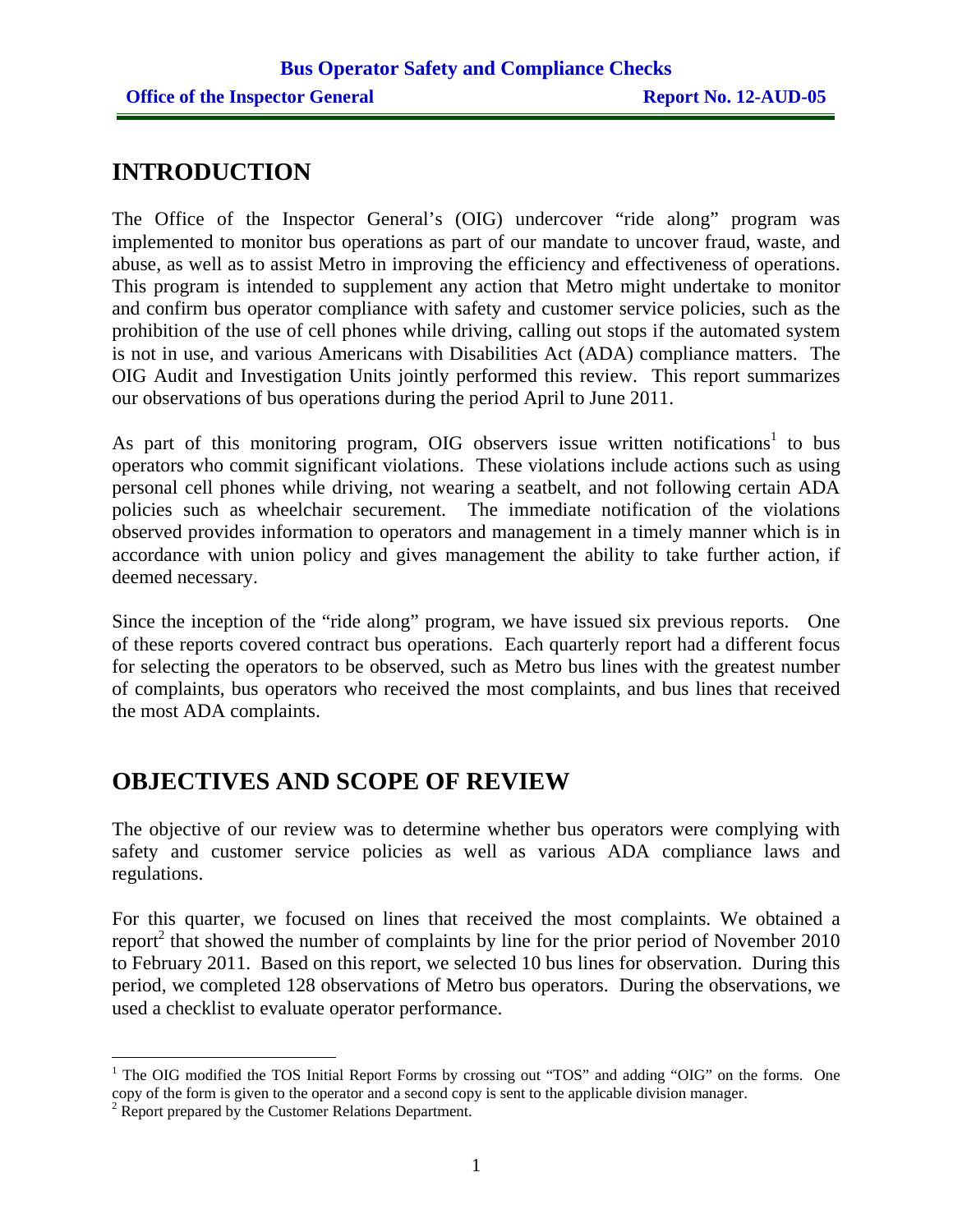## **Bus Operator Safety and Compliance Checks Office of the Inspector General Report No. 12-AUD-05**

The audit portion of this review followed Government Auditing Standards. However, Government Auditing Standards were not always followed in other portions of the review, because of the nature of the observations, which included inspections conducted by OIG investigations staff.

## **BACKGROUND**

The Operator's Rulebook and Standard Operating Procedures (Rulebook) contains policies and procedures governing Metro bus operations. The Rulebook is based on the principles of safety and customer service, and the premise that every individual who boards a bus deserves a high standard of care and deserves to be treated with respect and dignity. The manual covers areas such as vehicle operations, operator's code of conduct, customer relations, and fares.

## **RESULTS OF REVIEW**

Our safety and compliance checks showed that the majority of bus operators complied with the Metro Rulebook. Of the 128 observations made by the OIG observers, 118 (92%) observations found no violations, and 10 (8%) observations noted violations in the areas of ADA (7 violations) and safety (3 violations). In six of these instances, observers issued onboard written notifications to operators for significant violations.

#### **Breakdown of Violations by Category**

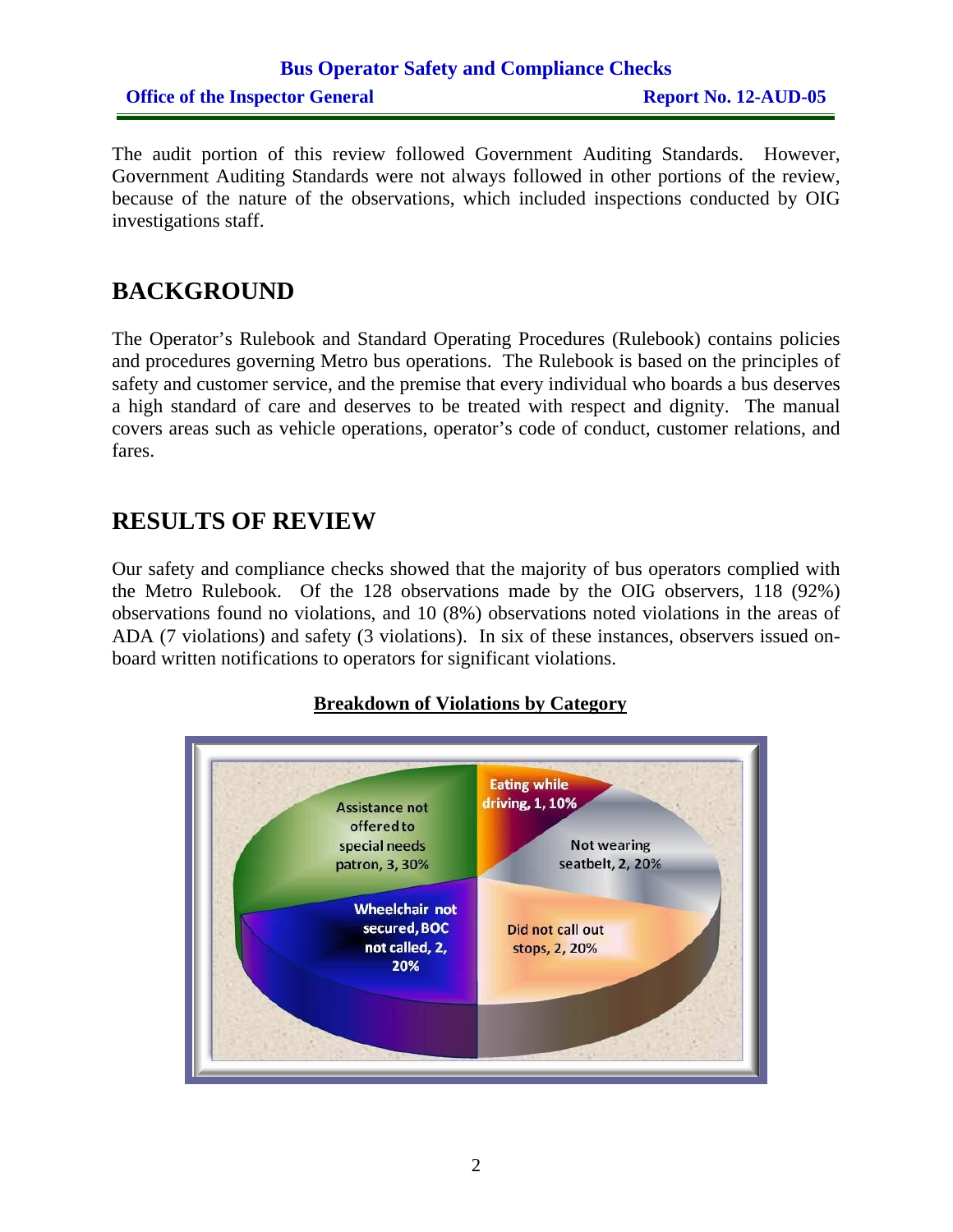#### **1. Calling Out Stops**

On five bus rides, the Automatic Voice Annunciation (AVA) system was not on or not working. On two of these buses, the operator did not call out stops as required by Metro policy. The OIG observer gave the two operators a written notification of the violation. Section 7.03 of the Operator's Rulebook states: "In the event that the Automatic Voice Annunciation system is not operational, make announcements in a clear distinct voice." This is an ADA issue because calling out stops when the AVA system is inoperable is vital for blind patrons to know when to disembark. Management advised that in both cases the operator was counseled.

#### **2. Assisting Customers Who Appear to Have Special Needs**

We observed three instances where bus operators did not provide assistance to patrons who appeared to have special needs. In one incident, a patron using a walker needed assistance exiting the bus. The operator did not lower the lift ramp or offer assistance. The patron was helped off the bus by another disembarking patron. The OIG observer issued a written notification of this violation to the operator. Section 7.02 of the Operator's Rulebook states: "Operators are required to ask customers who may appear to have special needs…if they need help with boarding, alighting, reaching the securement area or a seat, using the securement devices, etc. The offer of assistance must include, at a minimum, the words; do you need help with…?" Management advised us that they spoke with the bus operator regarding this incident.

#### **3. Wheelchair Securement**

A total of 16 wheelchair patrons boarded Metro buses during our observations. The wheelchairs for 5 of the 16 patrons were secured by the operators, and the other 11 patrons declined securement of their wheelchairs. However, in two instances, the operator did not notify the Bus Operations Control (BOC) as required that the patron declined to be secured. Section 7.110 of the Operator's Rulebook states: "In the event a customer in a wheelchair refuses to be secured, Operators may not refuse to transport the customer; however, notify BOC of the customer's refusal to be secured at the time the wheelchair boarding is reported."

After our field observations were completed, on July 10, 2011, Metro Operations modified the procedures (OPS #11-070) for wheelchair securement. Effective this date, when a wheelchair patron boards a bus, the operator is required to:

- Rise from his/her seat,
- Move to the securement area,
- Request customer who may be seated in the designated wheelchair securement area to move to another seat, and
- Announce in a clear voice, "I am going to secure your wheelchair."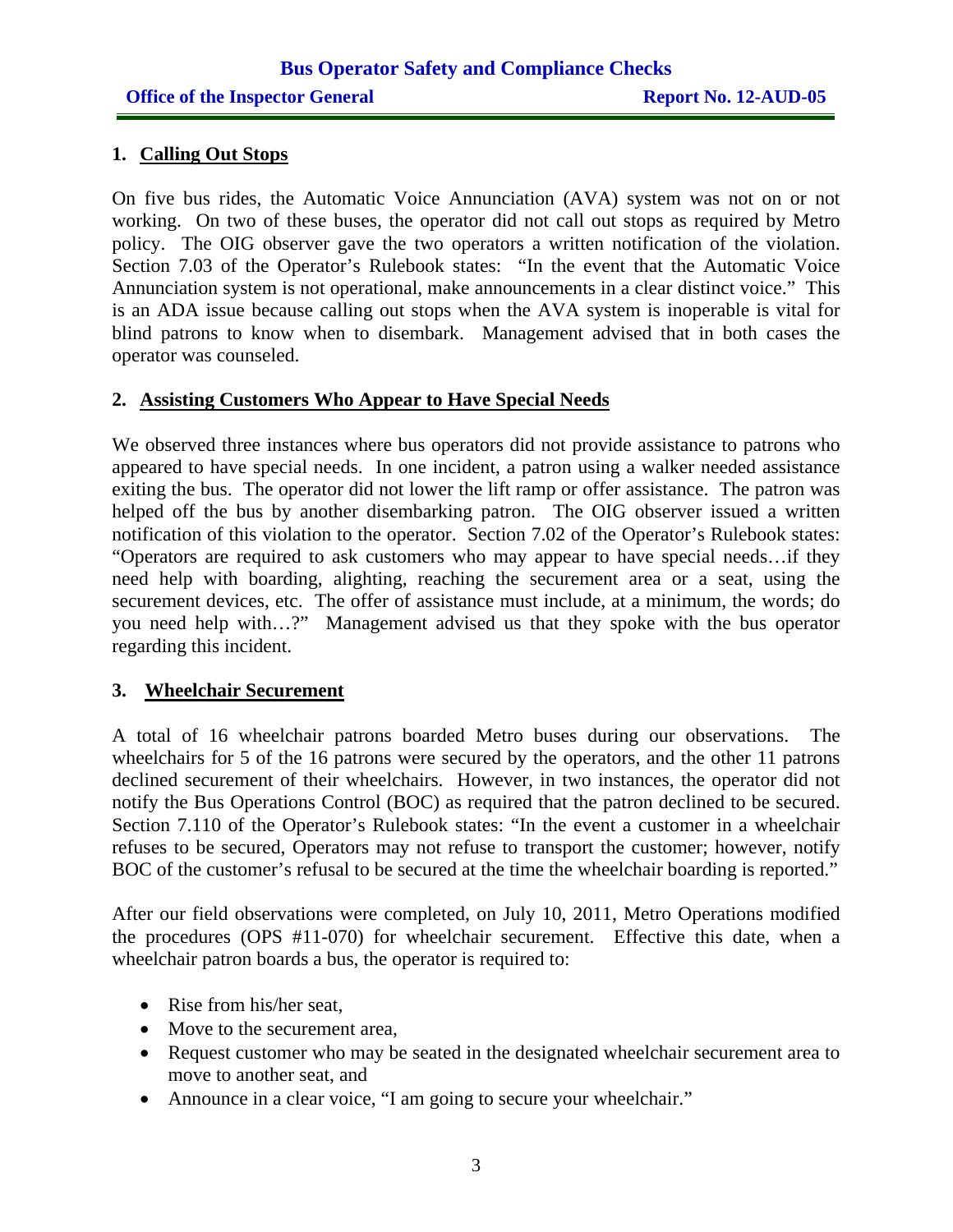## **Bus Operator Safety and Compliance Checks Office of the Inspector General Report No. 12-AUD-05**

Even if the patron is a regular rider who has previously declined wheelchair securement, the operator is to continue to ask the customer each and every time they board the bus: "Do you still want to ride unsecured?" We also have been advised by the Operations Department that due to a negative response from wheelchair customers, this new procedure is being evaluated. As of October 4, 2011, revised language has been sent out for review and should be finalized soon.

Since this modification to the wheelchair securement procedure was not effective until July 10, 2011, it was not incorporated into the Observation Checklist used for this report which covered the period of April to June 2011. The new procedure will be incorporated into our checklist for reviews in the future.

#### **4. Not Wearing Seatbelts**

We found that two bus operators did not wear seatbelts while operating the Metro bus. We provided the two operators with a written notification of the violation. Section 2.39 of the Operator's Rulebook states: "The use of seatbelts and shoulder belts (if equipped) is mandatory when operating any Metro vehicle…" Usage of seatbelts helps to protect the operator from serious injury or death in case of an accident. Management advised us that one of the operators was cited for a violation and the other was counseled.

#### **5. Eating and/or Drinking While Driving**

We observed one operator who was eating while operating the bus. The OIG observer gave this operator a written notification of the violation. Section 4:14 of the Operator's Rulebook states: "Operators must not consume food and/or beverages at any time while operating any Metro vehicle or while riding as a passenger, whether vehicle is in or out of service." Eating while driving a bus could distract the operator and increase the risk of injuries or accidents. Management advised us that the operator was counseled.

## **CONCLUSION**

The review found that the majority of Metro bus operators are performing their duties at a high level and take pride in providing the best customer service to bus patrons. During this report period, we did not observe any cell phone use by bus operators. However, we found other violations in approximately 8 percent of the observations made during this period. To ensure that operator performance stays at a high level, Management must continue to stress the importance of adhering to all policies and procedures. Based on the results of our review, Operations management needs to emphasize compliance with rules related to:

- wheelchair securement,
- offering assistance to patrons with special needs,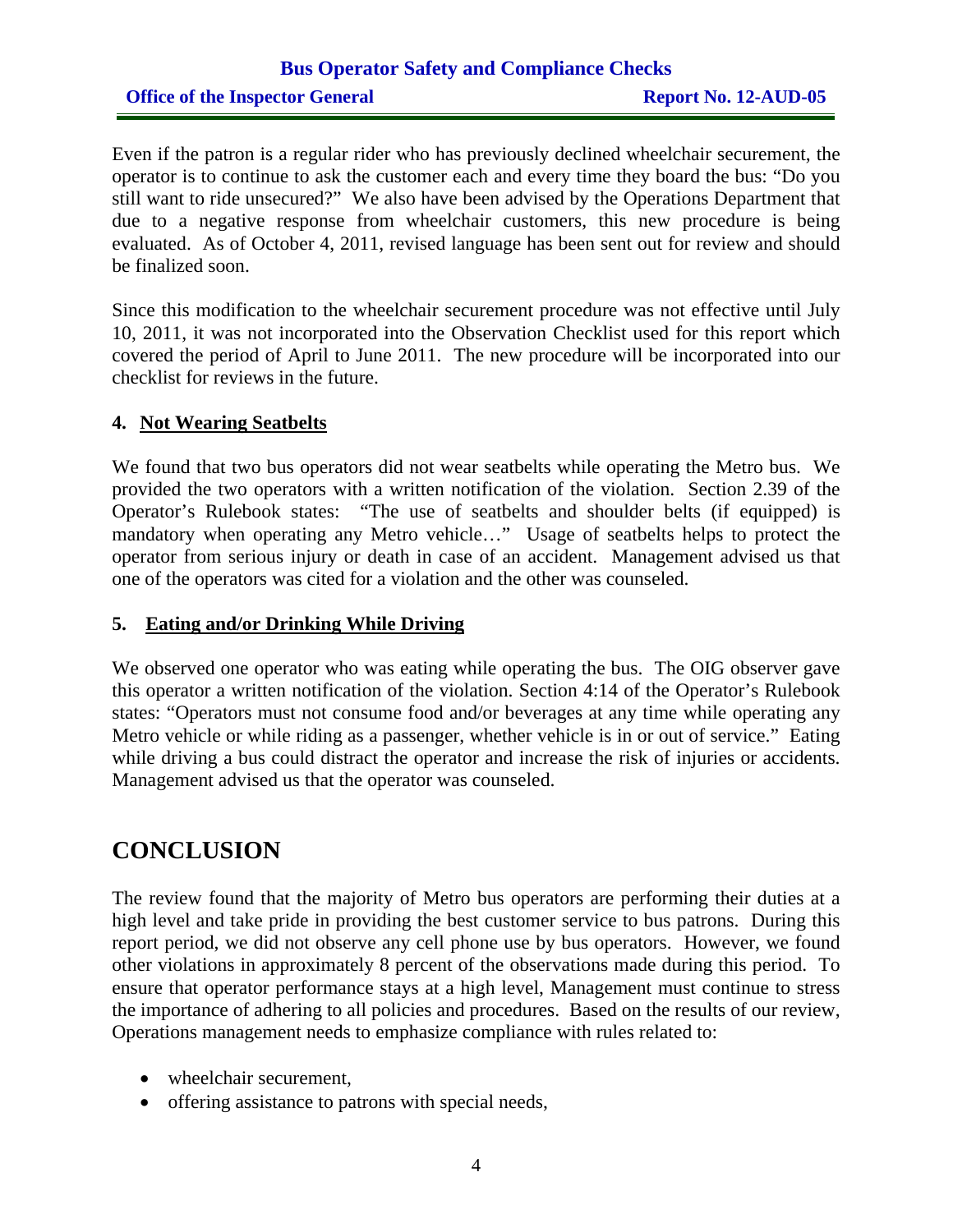## **Bus Operator Safety and Compliance Checks Office of the Inspector General Report No. 12-AUD-05**

- calling out stops,
- wearing seatbelts, and
- refraining from eating while driving.

During our performance observations, we continue to emphasize to the OIG observers to look for operators who provide exemplary service. On April 29, 2011, we observed an operator who performed his duties in a commendable manner. Examples of the operator's commendable actions are:

- The bus operator was extremely courteous to a wheelchair patron who boarded the bus, and asked the patron if she wanted her wheelchair secured, and what stop she wanted to exit the bus.
- At another stop, a second wheelchair patron was having difficulty maneuvering his wheelchair onto the bus; the operator asked the patron if he needed assistance. The operator asked the customer what stop he wanted to exit the bus and assured him that he would notify him when they arrived at his stop.
- A blind person boarded the bus. The operator inquired about his destination and told him that he would advise him when they reached his stop.
- When the bus arrived at the destinations for the two wheelchair patrons, the operator notified both of them to disembark. This operator was very courteous and provided extra assistance to those that needed it.

On October 18, 2011, we provided Metro management with a draft report for their review. Management did not have any comments to this report.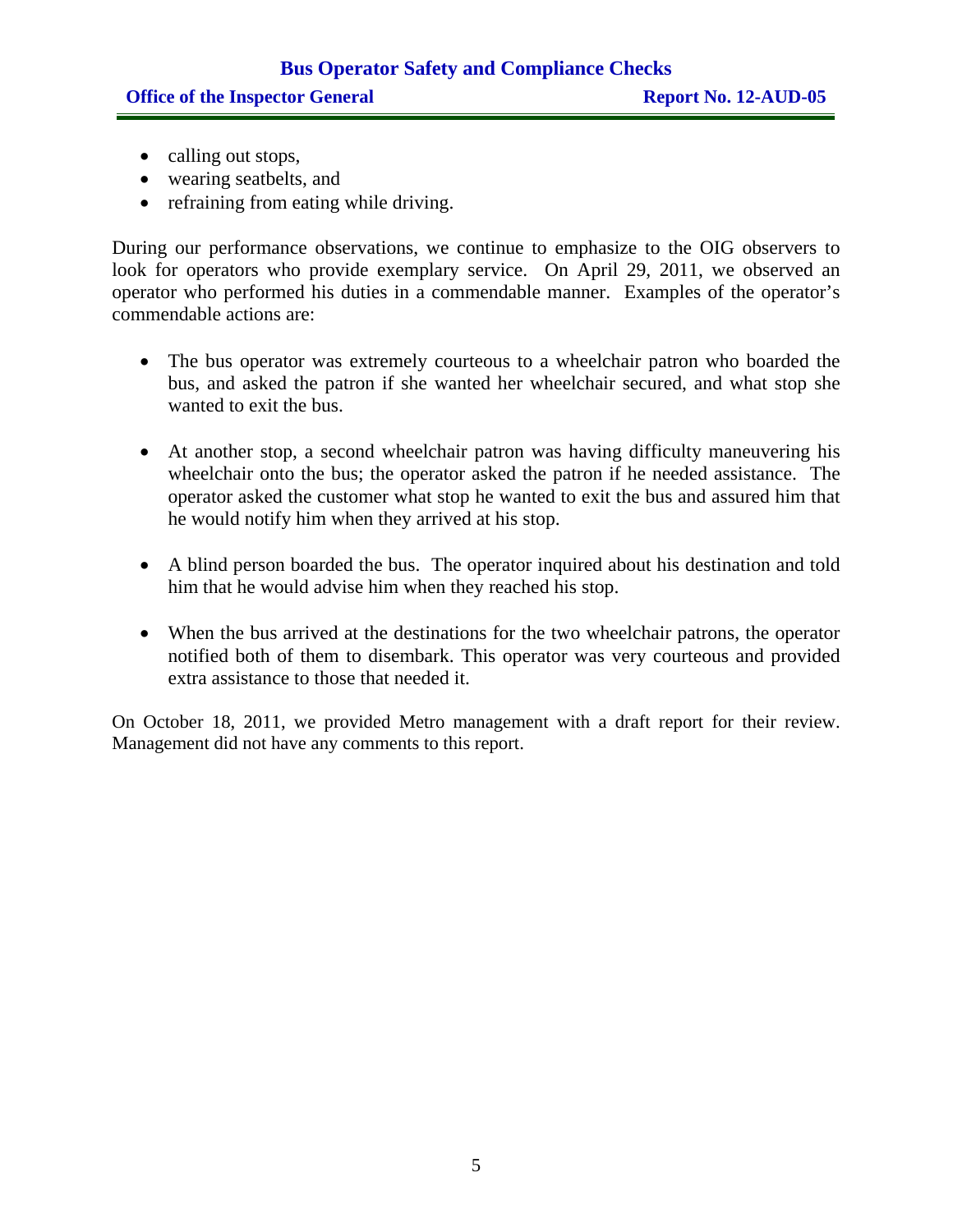## **Summary of Violations Observed**

| <b>Observation Areas</b>                         | <b>Instances</b><br><b>Observed</b> |
|--------------------------------------------------|-------------------------------------|
| <b>ADA Related Areas</b>                         |                                     |
| Operator did not ask to secure wheelchair patron | $\theta$                            |
| Wheelchair patron not secured, BOC not called    |                                     |
| Wheelchair patron passed-up                      | 0                                   |
| Stops not announced when AVA not in use          | $\overline{2}$                      |
| Assistance not offered to special needs patron   | $\mathcal{R}$                       |
| <b>Operator Safety Areas</b>                     |                                     |
| Using personal cell phone while driving bus      | $\mathbf{\Omega}$                   |
| Driving unsafely                                 | 0                                   |
| Eating or drinking while driving                 |                                     |
| Not wearing seatbelt                             | $\mathcal{D}$                       |
| Not obeying traffic laws                         |                                     |
| Operator discourtesy                             |                                     |
| <b>TOTAL</b>                                     |                                     |